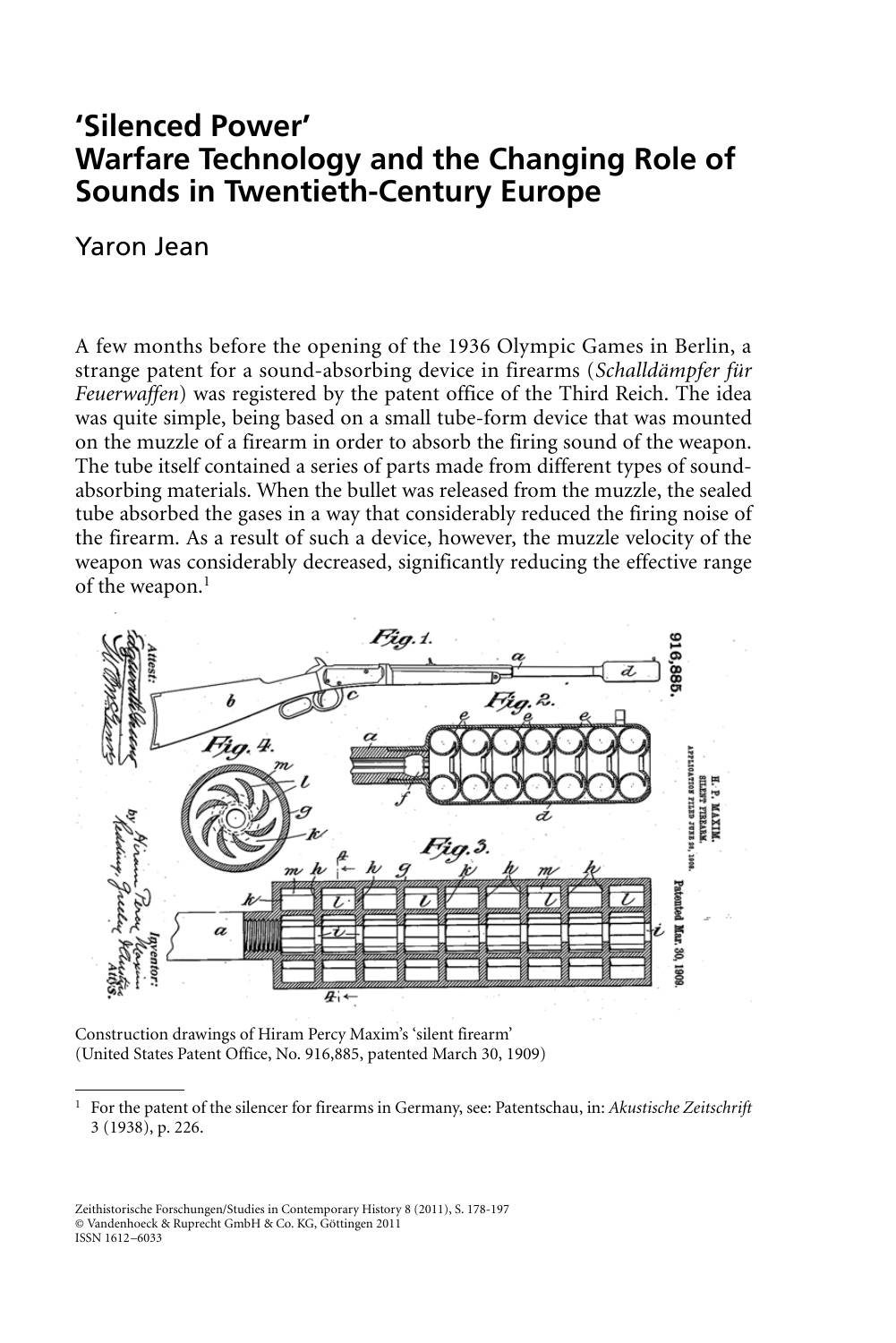Interestingly enough, the idea of developing a device for reducing the firing noise of sealed-breech firearms did not originate in Germany. Already at the turn of the twentieth century, an independent inventor named Hiram Percy Maxim suggested ways for using 'sound-absorbing' devices, better known as 'silencers', for reducing the noise of firearms. Percy Maxim, the son of Hiram Stevens Maxim (1840–1916), the famous inventor of the automatic machine gun, used his expertise in valves and pipe engineering to suggest ways for diverting the firing gases of firearms so that the exploding sound could be reduced. Like many other inventors during the time of the Second Industrial Revolution in America, Percy Maxim, too, was motivated by the need to turn his invention into a commercial success. The key question was how to transform the idea of a silencer into a practical device that could be cheaply manufactured on a serial basis.

Maxim conducted experiments in sealed-breech firearms. By 1908 he had managed to build the prototype of a sound-absorbing device, mainly for use in longer firearms such as rifles. The growing popularity of his new invention and the emerging 'market' for such devices in America at that time enabled Maxim to establish a small factory in Hartford, Connecticut for the serial manufacture of silencers for different sorts of firearms. But authorities soon became suspicious, and the use of silencers in firearms was gradually prohibited in many places, becoming almost completely illegal in the United States during the 1930s. With no real business prospects for his new invention, Maxim eventually gave up the idea altogether and used his experience in firearms to develop mufflers for internal combustion engines in automobiles and motorcycles.<sup>2</sup>

Despite the fact that the use of silencers in firearms was against the law in many countries during the first half of the twentieth century, their worldwide popularity flourished in the interwar period and into the second half of the twentieth century. Silencers ignited the popular imagination as well. One of the best-known examples is the British secret service hero '007' (better known as James Bond) from Ian Flemming's spy novels of the early 1950s to the late 1980s. The image of James Bond wearing a suit and holding a hi-tech pistol mounted with a silencer became one of the most popular 'acoustic images' of weaponry during the Cold War. At a time when war was mainly visualized in the imagination or localized in post-colonial and limited armed conflicts mostly in the Far and the Middle East, it is probably no coincidence that the image of 'silencing' firearms perfectly suited the semantics of 'coldness' which dominated the cultural vocabulary of the Cold War.

<sup>2</sup> For other inventions by Percy Maxim concerning noise reduction at the workplace, see: Emily Thompson, *The Soundscape of Modernity. Architectural Acoustic and the Culture of Listening in America*, 1900–1933, Cambridge 2004, p. 222, fn. 156. Cf. Emily Thompson, Shaping the Sound of Modernity, in: Mark M. Smith (ed.), *Hearing History. A Reader*, Athens 2004, pp. 331-363.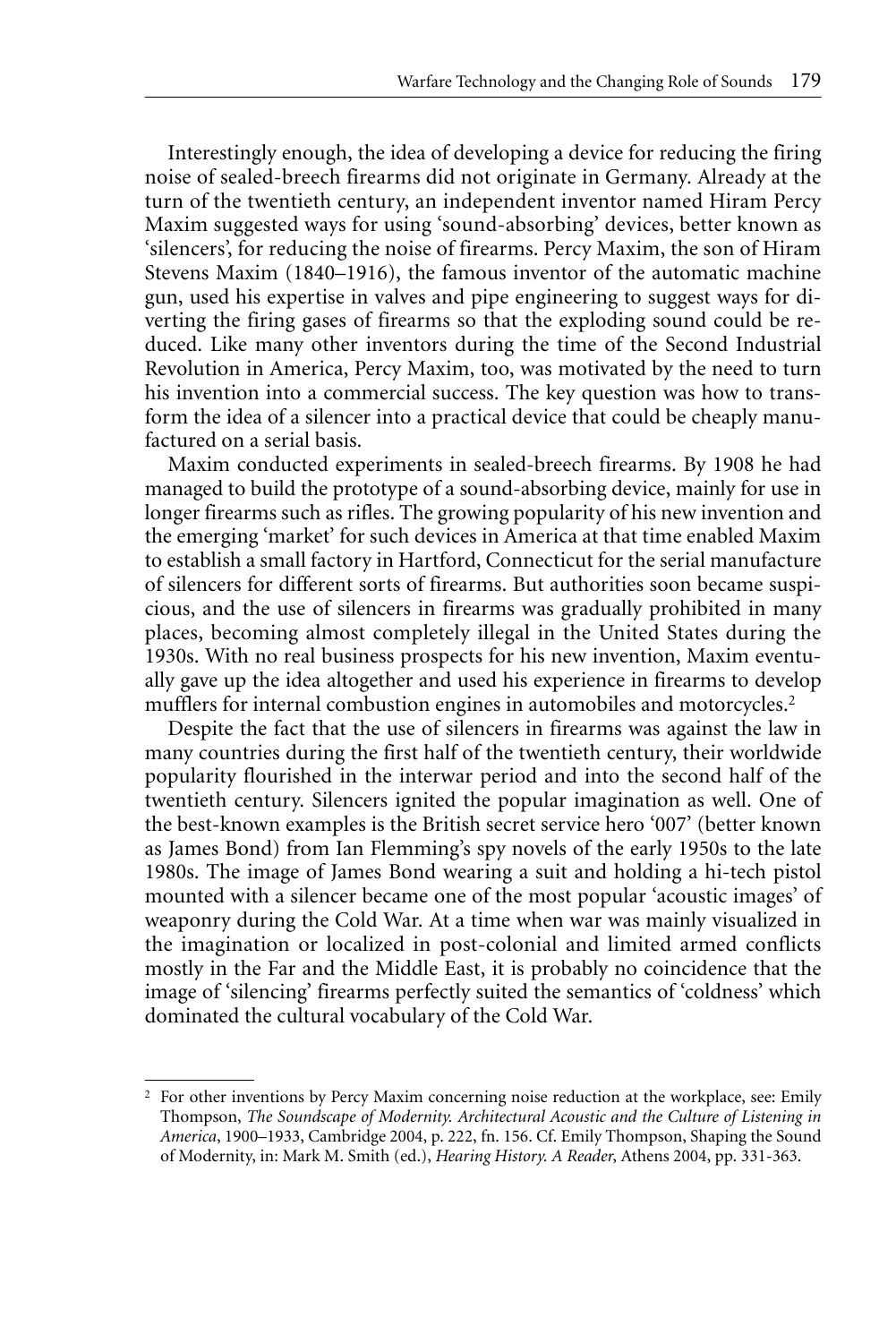It seems to me, however, that the unusual popularity of the silencer in capturing the visual perception of weaponry in the twentieth century goes well beyond the popular images of literary heroes and film stars such as James Bond. Moreover, the effect of the silencer was not just limited to the visual perception of firearms in modern times but created a new juxtaposition between sight and sound, between seeing and hearing weapons in the twentieth century. In a polemic manner, we can further argue that the ability of the silencer to reduce the sound of firearms even changed the way weapons were used. This process by which controlling and reducing the sounds of weapons manipulated the known juxtaposition between sounds and their immediate context in a way that redefined the boundaries between the role of weapons and their actual employment during the first half of the twentieth century I call silenced power. In considering the role of silenced power, it makes sense to ask in what ways the technological ability to control the sounds of weapons created a new form of auditory perception of weaponry.

In order to answer this question, I will examine first the sonic epistemology of silenced power, detaching the sound of weapons from their wartime context. To understand the role of silenced power on an historical level, we also need to observe the long-term tradition of battlefield noise and its climax during the First World War. The turmoil of the First World War is in this sense a watershed for observing the mass introduction of silenced power and its negative effects during the first half of the twentieth century. This can be seen in the case of gas warfare and its echo during the interwar period as well as in its later employment as a means of mass extermination during the Nazi era in Germany. The traumatic memory of gas warfare as a form of silenced power will also allow me to investigate to what extent silenced power during the first half of the twentieth century was distinct from the sensory experience of weaponry during the Cold War. As a war that from its very outset was predominated by imaginary forces, it was mostly the visual image of the blinding light and the blast effects of the atomic explosion that constituted the sensory perception of weaponry after 1945.

## **1. War and 'Silenced Power'**

In his well-known study on soundscapes, R. Murray Schafer vividly illustrated to what extent the development of electro-acoustic technology enabled the dissociation of sound from its origins, detaching the place a sound is made from the place it is heard and creating new modes of auditory perception from the late nineteenth century on. Schafer termed this process 'schizophonia'.<sup>3</sup> The semantic similarities between Schafer's term and the more popular term 'schizophrenia' are obvious, the latter describing an acute mental disorder in which the relations between thought, emotion and behaviour are severely damaged.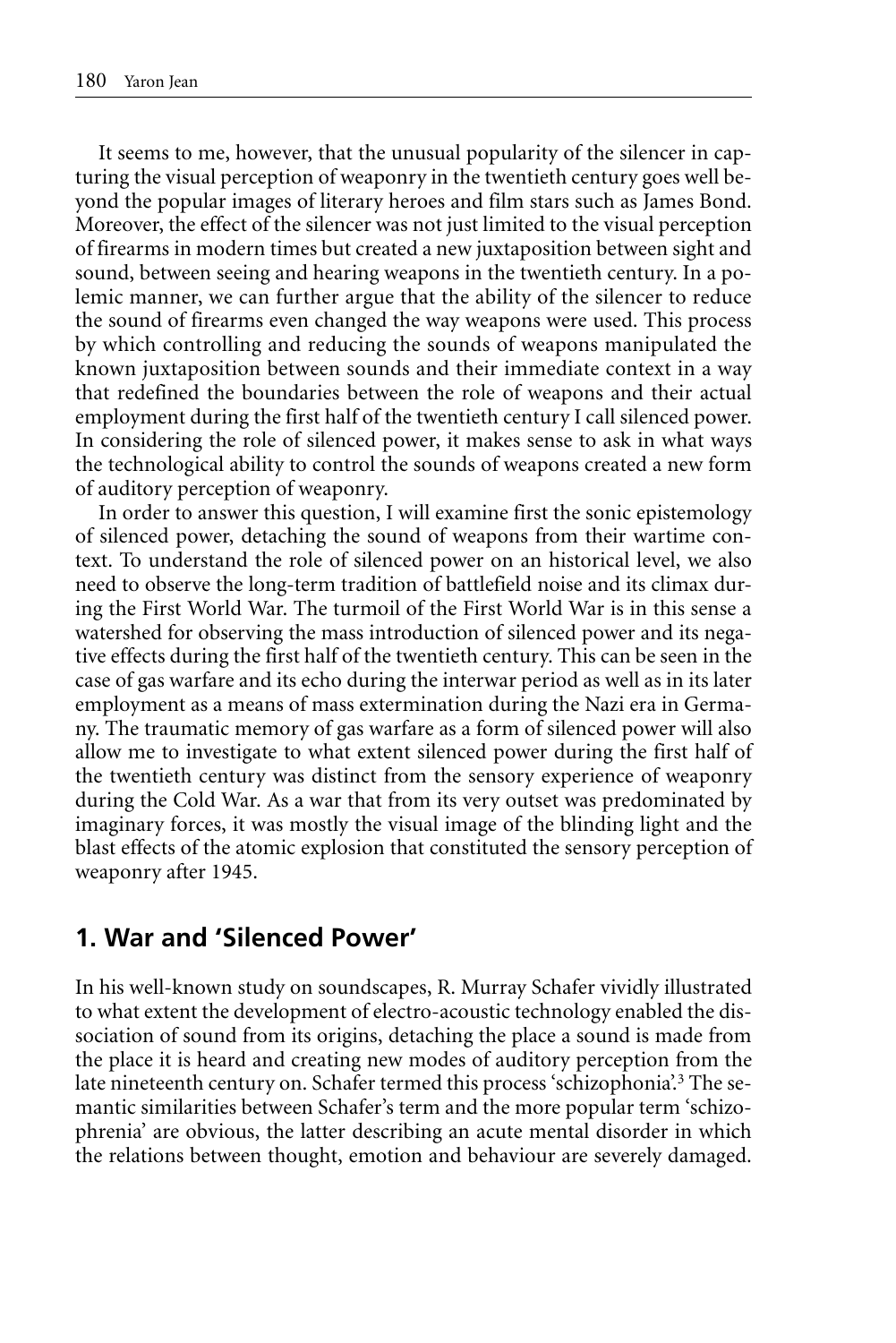The relation was acknowledged by Schafer himself. By using the old Greek prefix 'schizo' he sought to emphasize the splitting of sound and hearing in the age of modern technology. In addition to Schafer's technical use of the term, however, we cannot ignore the broader meaning of 'schizophonia' in reference to 'schizophrenia' as a metaphor for describing a human state of crisis. Continuing this line of thought, it seems that the challenges imposed by modern technology on the cultural process of hearing in Western civilization have tended to be observed mainly through the epistemology of crisis. This fact is even more important for the cultural study of sound in relation to war and warfare technology. Quite surprisingly, the epistemology of crisis regarding sound and technology has seemed to continue into the present. Despite suggesting original ways for observing the role of sound in times of war, newer research still tends to describe the interplay between sound and power mainly in what was referred to by Steve Goodman as 'affective tonality' and the 'politics of frequency'.4

Considering the fact that there are no 'noisy' wars but, rather, 'noisy' weapons to be used in wars, we may assume that there is a clear difference between war and warfare technology. The broader notion of war as an historical crisis, however, has given rise to serious hermeneutical questions concerning our ability to observe wartime sounds as a means to explore the sonic history of weapons and their use. This becomes even more complex in relation to the history and memory of the two world wars in Europe. The turmoil of the First World War as the seminal catastrophe of the twentieth century and the longterm disastrous impact of the Second World War as a total war made it impossible to observe the sonic history of warfare technology without considering the mass destruction and the human suffering that modern warfare technology has caused. From the standpoint of sonic history, the sounds of warfare technology could no longer be merely analyzed within the framework of their sonic operation, but were considered as being indicative of the maladies of the twentieth century as such.

The tendency to observe the sounds of warfare technology primarily as traumatic symptoms of a broader crisis of modernity seems most prominent in the German-speaking discourse. The long-term shadows of the Third Reich in Germany and the crimes committed by the Nazi Regime seem to overshadow any possibility of observing the sonic history of war in Germany prior to 1933 without falling into an historical narrative of negative teleology. Consequently, scholars who wish to observe the sonic history of war in Germany during the early twentieth century might find themselves trapped in the need

<sup>3</sup> R. Murray Schafer, *The Soundscape. Our Sonic Environment and the Tuning of the World*, Rochester 1977, 2nd ed. 1994, p. 90.

<sup>4</sup> Steve Goodman, *Sonic Warfare. Sound, Affect and the Ecology of Fear*, Cambridge 2010.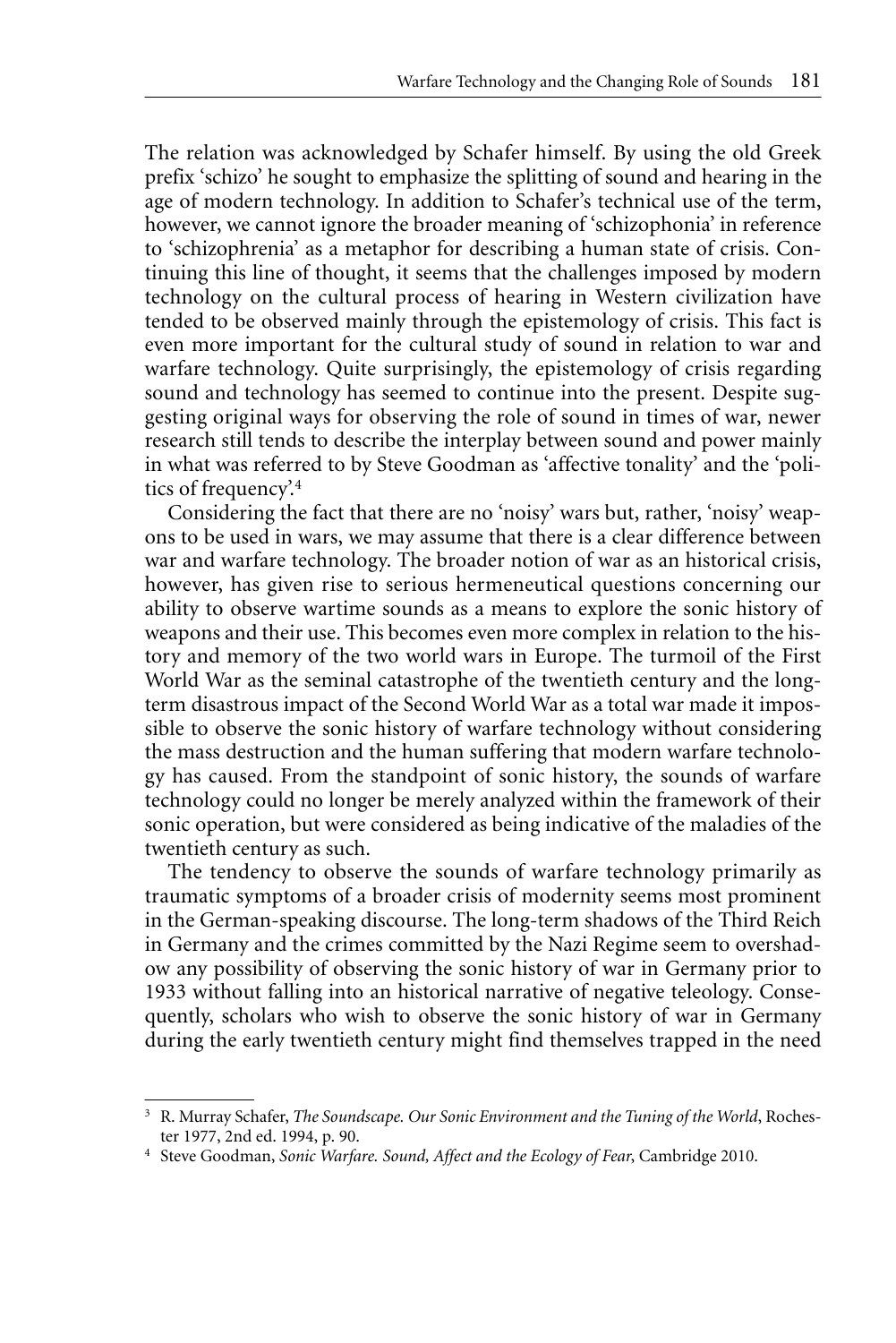to uncover the future maladies of National Socialism and the Third Reich in the early sonic experiences in the trenches of the 'Great War' and the crisis years of the Weimar Republic. Seen from this angle, it is probably no coincidence that the writings of the Italian futurist movement and Ernst Jünger are mainly regarded as prime historical sources for demonstrating the wartime sonic experiences of the First World War.5

Let us not forget, however, that it is not merely the loudness of modern warfare technology but, rather, the dynamic role these sounds and noises have played which established them as sonic events. Moreover, due to the dissipated nature of sound, it is quite difficult to reconstruct the wartime sonic context from the explanatory context of the interwar period. Taking this argument one step further, we may assume that the starting point for observing the sonic history of weapons was not simply in conducting a typology of sounds of modern warfare, but in the ability to piece together these sounds within the explanatory context of the battle itself. In short, it is not the sounds themselves but the ability to interweave them within the broader soundscape of battle that gives the sounds of war their historical existence even after the battle. From this perspective we may argue that the technological ability to control the sounds of weapons, as in the case of the silencer, was not only limited to the sonic imprint of weaponry itself and its sonic memory but actively undermined the long-term interplay between 'sonic text' and 'sonic context' in times of war. As a result, new modes of operating weapons were developed which broadly changed the role of weapons and their use both for warfare and for civil purposes.

Returning to our opening example of the 'silencer' and its use with firearms, it seems to me that there are some similarities between the sonic epistemology of the silencer and the gradual dissolution of the long-term sonic tradition of firearms based upon their loudness, both in times of war and in times of peace. Moreover, in regard to the sonic function of the silencer, it seems that the need to obscure the firing sound of the weapon from both the victim and the environment denotes a crisis in the idea of sound and power which existed in Europe since early modern times. As Schafer has already pointed out, it is unlikely to imagine cannons that do not make any sound.<sup>6</sup> This sonic juxtaposition between the evolution of firearms and the increasing loudness of their operation created a long-term sonic tradition, which I refer to as 'sounded power', in which the louder the perceived sound of the weapon,

<sup>5</sup> Julia Encke, *Augenblicke der Gefahr. Der Krieg und die Sinne*, Munich 2006; Helmut Lethen, "Knall an sich". Das Ohr als Einbruchstelle des Traumas, in: Inka Mülder-Bach (ed.), *Modernität und Trauma. Beiträge zum Zeitenbruch des Ersten Weltkrieges*, Vienna 2000, pp. 192-210.

<sup>6</sup> See R. Murray Schafer, *Klang und Krach. Eine Kulturgeschichte des Hörens*, Frankfurt a.M. 1988, p. 106. For some general notes on noise and power see Jacques Attali, *Noise. The Political Economy of Music*, Manchester 1985, 10th ed. Minneapolis 2009.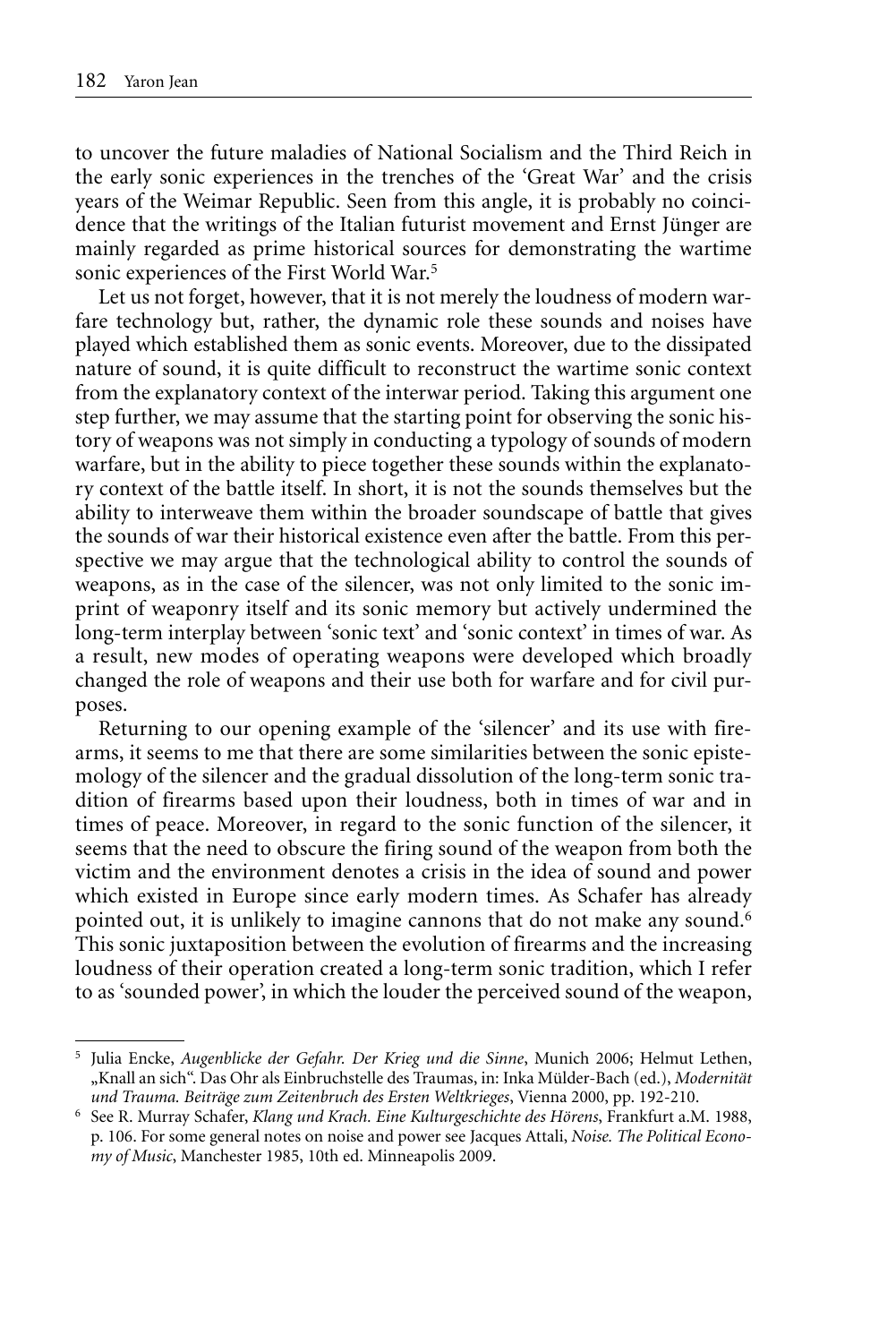the more powerful the weapon was considered. Why, then, was there a need to obscure the sounds of weapons? How did this shift in meaning occur?

Regarding the sonic tradition of sounded power, it seems that the need to obscure the sound of firearms can be explained by the inappropriateness of using weapons that no longer make any sound. Thus, the answer may lie in the context or, to be more precise, in the time and place the weapon is employed and heard.

In short, we see that in times and places where firearms are normally used, there is no need to hide their sounds. In contrast, the need to hide their sounds occurs mostly when they are being employed in times and places where they are unlikely to be used. In this sense we may further argue that the silencing of weapons undermined their long-term tradition of sounded power on the battlefield, thus breaking the sonic epistemology of their use. In so doing, not only their sound was changed but their actual function was shifted as well – from a 'legitimate' weapon (*Waffe*) to be employed on the battlefield to an 'instrument of murder' (*Mordinstrument*) to be used discretely and, often, illegally. This irresolvable sonic tension between the sonic epistemology of weapons and the sonic epistemology of 'instruments of murder' seems to be the key to understanding and explaining the role of 'silenced power' and its profound effects upon the sonic tradition of 'sounded power' in the first half of the twentieth century.

The evolution of 'silenced power' as a way of undermining the long-term sonic tradition of 'sounded power' can also explain why the use of a silencer for firearms was strictly prohibited in many countries throughout the world during the 1930s. Since loud firing sounds became a synonym for perceiving weapons as powerful, the ability to manipulate the sounds of the weapon blurred the known sonic distinctions between the legitimate and illegitimate deployment of weapons. Sound became a marker for distinguishing between the 'fair' and 'unfair' use of weapons. However, the ability to 'break the rules' by changing the sounds of weapons and thus changing the immediate context of their use could no longer be ignored, because now it was technically possible. In this sense, the First World War is a kind of watershed in the evolution of silenced power and its future use in the twentieth century.

## **2. War and 'Sounded Power'**

Since the introduction of gunpowder in Europe, we can easily observe a parallel between the evolution of warfare and the increasing loudness of the battlefield. The ability to employ technology for increasing the destructive power of weapons significantly revolutionized the auditory perception of battle. This was mainly because warfare technology extended the battle beyond the scope of physical power, thus expanding violent engagement beyond the experience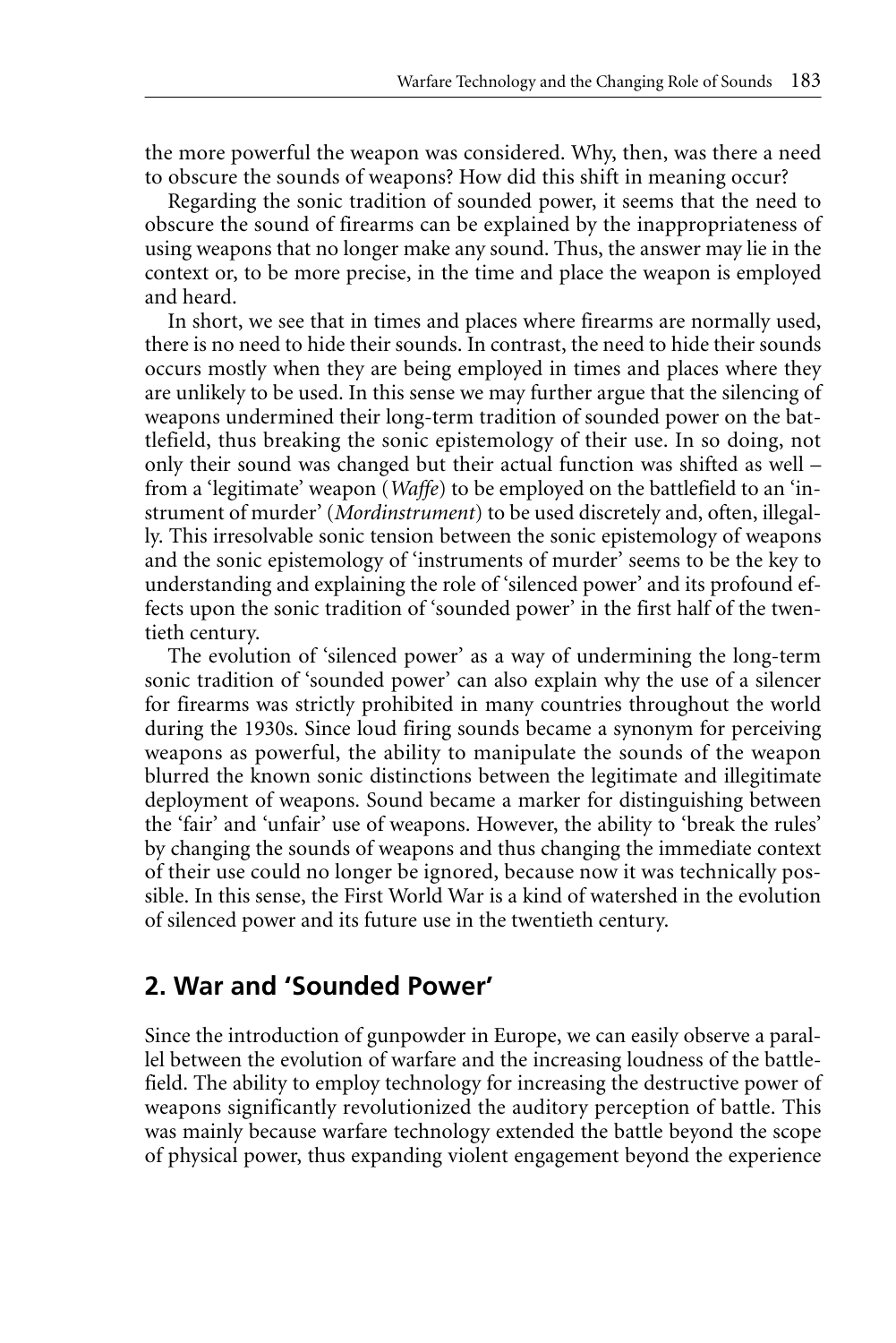of the immediate senses. Warfare technology and its employment on the battlefield gradually became the cornerstone for understanding the sensory experience of war.7

Sound has been important in framing the sensory experience of battles ever since ancient times. Battle cries, war drums, horns and trumpets, other loud sounds and voices played a crucial role in intensifying the subjective experience of battle. For the aggressor, these sounds were mostly perceived as a force of encouragement. For the defender they served as an acoustic signal of impending attack. In this sense, sound became a reliable parameter in evaluating the battle situation. In early modern times, however, this constellation changed fundamentally. With the introduction of gunpowder in Europe, sound was no longer a subjective qualification to be used for intensifying the subjective experience of the battle, but truly became an objective output resulting from the use of explosives in weapons. The thermodynamics of warfare with its new and louder sounds resembled a new sonic epistemology in which the louder the sound of the explosion became, the stronger the perceived fire power of the weapon. Considering the fact that, at least during early modern times, louder was not necessarily better, the newly formulated parallel between intensity of sound and military power deeply changed the role of sound and its meaning in the battlefield in modern times.

Since the great leap in the evolution of warfare technology during the late nineteenth century we can also observe broader ties between sound and the experience of battle. Louder sounds were now linked to much more effective and rapid firepower. The continuous employment of large-scale field artillery in a 'Napoleonic manner,' concentrating firepower on the battlefield, became one of the best-known examples of the attempt to achieve a stronger and more rapid firepower in armed conflicts throughout Europe prior to the outbreak of the First World War. In this context, the introduction of automatic breechloading systems for guns was a further contribution to the juxtaposition of sound and power in the age of firearms. The ability to load weapons faster than before increased the rate of fire and its sounds. The louder sound created by faster loading systems evoked a significant change in the sonic perception of the battlefield, not only in space but in time as well.

This sonification of warfare experience during the second half of the nineteenth century was not limited to artillery; it also affected the individual soldier. In this sense it was the American Civil War (1861–65) that became an enormous testing ground for employing new warfare technologies.<sup>8</sup> The intro-

 $\frac{7}{1}$  For a general overview of warfare technology and its influence on the senses from ancient times to the present, see: Michael Salewski, Lärm, Monotonie und Dynamik in den Weltkriegen des 20. Jahrhunderts, in: *Historische Mitteilungen* 22 (2009), pp. 189-204.

<sup>8</sup> Bernard and Fawn M. Brodie, *From Crossbow to H-Bomb. The Evolution of the Weapons and Tactics of Warfare*, Bloomington 1973, p. 133.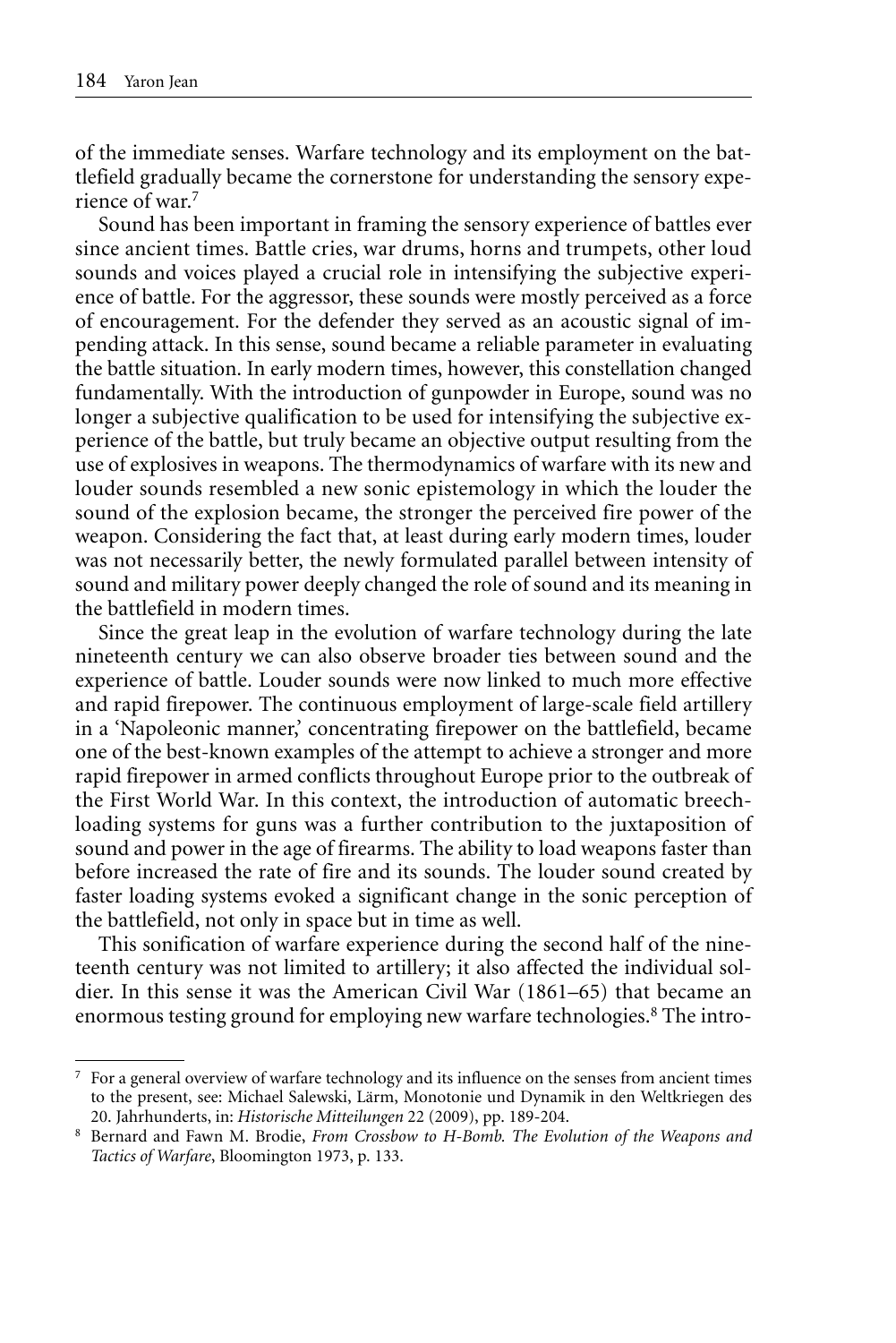duction of the Gatling machine gun during the Civil War, for instance, led to a further individualization of the sonic experience of warfare on the battlefield. But this experience was not limited to the 'New World'. The outbreak of the Crimean War (1853–56), almost parallel to the American Civil War, was in this sense an even earlier expanding of the sonic experience to new war theatres based on the sonic epistemology of 'the louder, the better'. Moreover, if the sonic experience of the American Civil War was beyond the earshot of Europeans, the Crimean War was different. The immediate involvement of the European Great Powers in the conflict on the Crimean peninsula brought deep changes, Westernizing the 'Eastern question' and thus altering the political map of Western Europe. The introduction of seagoing ironclad ships and the extensive use of naval and coastal artillery in both wars was a turning point for the evolution of both land and naval warfare between the Great Powers.<sup>9</sup>

The gradual disintegration of the Ottoman and Russian Empires after the Crimean War also played a role in igniting the German and Italian wars of unification. The equation between war and national self-determination in Europe during the late nineteenth century was not limited to politics, however, but deeply influenced the link between increasing loudness on the battlefield and the sense of superiority among the Great Powers. Paradoxically, the employment of mass armies throughout Europe in the late nineteenth century even further individualized the sonic experience of modern battle. The Prussian wars of unification are in this respect a good example for showing to what extent the individualization of warfare and its sonic experience almost reached the level of the individual soldier. The introduction and large-scale employment of the 'needle firing gun' gave Prussian forces a remarkable superiority on the battlefield by concentrating significant firepower in the hands of an individual soldier. The idea of the needle gun itself was not new, but was improved upon in Germany following the Crimean War.<sup>10</sup> The extensive deployment of needle rifles by the Prussian army did not merely affect their superiority on the battlefield, but further elaborated the sonic ties between the loudness of sounds and military power. The decisive battles at Sadowa (near Königgrätz, 1867) during the Austro-Prussian War and the battle of Sedan (1870) against the French army during the Franco-Prussian War (1870– 71) can both be seen as remarkable turning points in the individualization of modern warfare and the intensification of its sounds. In both cases, sounded power on the battlefield transformed itself into political 'loudness' in a way that deeply changed the political map of Europe in the last third of the nineteenth century. Both of these examples also reveal that, in an age of

<sup>9</sup> Robert K. Massie, *Dreadnought. Britain, Germany and the Coming of the Great War*, New York 1991, pp. 386-388. Cf. Andrew D. Lambert, *The Crimean War. British Grand Strategy Against Russia, 1853–1856*, Manchester 1990, pp. 30-32.

<sup>10</sup> Brodie, *From Crossbow to H-Bomb* (fn. 8), p. 136.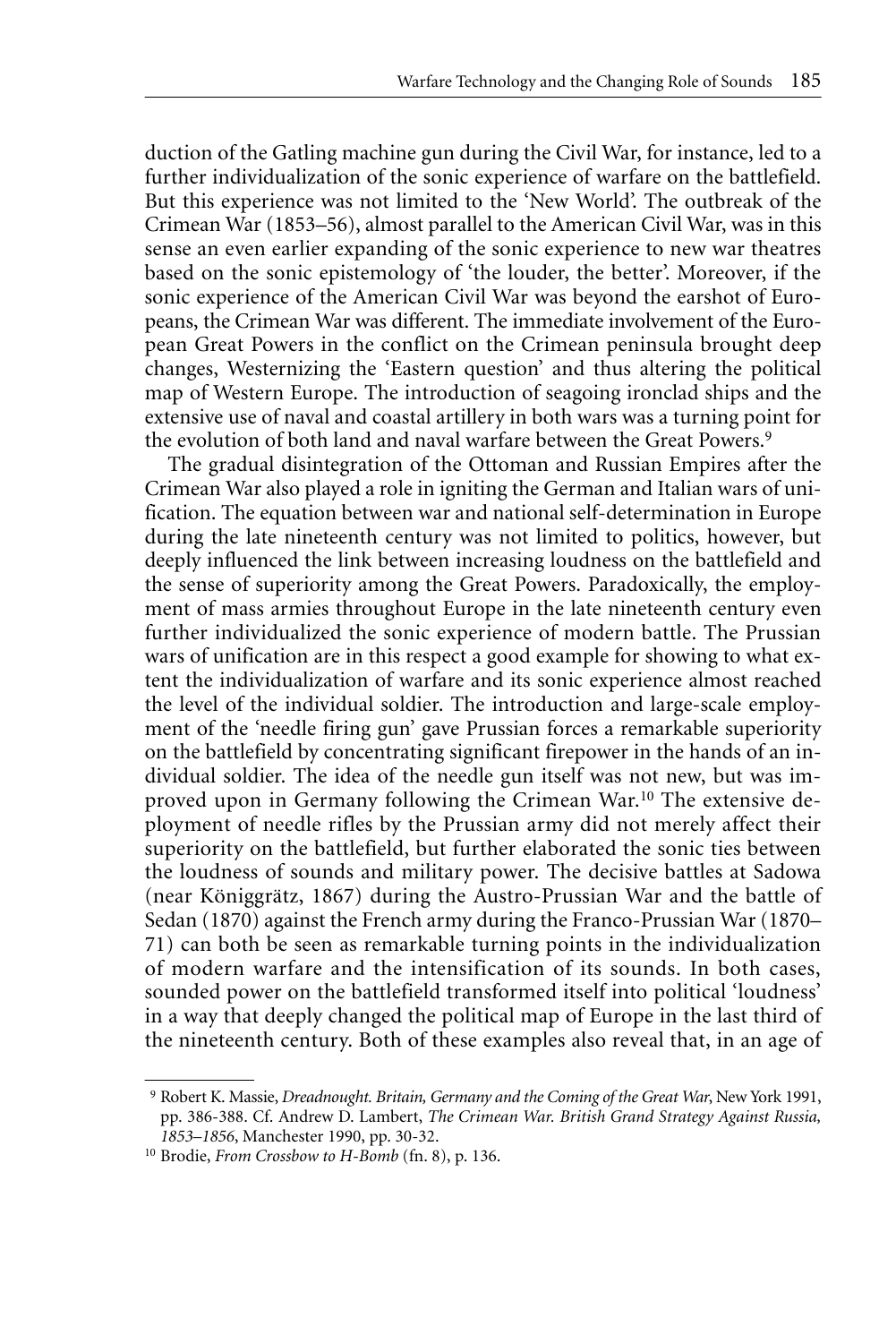mass employment of rifles that could be loaded quickly and fired more rapidly and accurately, loud noise was not just another sonic output of the battlefield but also resembled the state monopolization of the 'means of violence'.

Moreover, in the case of needle rifles and the automatic breech-loading system, the increase of rapid-fire weapons meant an acceleration of military and political time. Rapid fire was thus not merely a rapid sonic experience 'under fire' but also paved the way for swift and dynamic victory. It is therefore probably no coincidence that with the evolution of rapid fire during the late nineteenth century, loud sounds and swift movement on the battlefield laid the strategic basis for observing the battlefield through 'firepower' (*Feuer*) and 'manoeuvrability' (*Bewegung*).11 The inability of the belligerent countries in August 1914 to transform their immense firepower into decisive manoeuvrability was a key cause of the catastrophic course of the First World War. This also characterized the sonic experience of the First World War, which was mostly based on passive hearing and resulted from military stagnation at the front $12$ 

In contrast to many other conflicts in Europe prior to the First World War, the roar of the guns in August 1914 should be seen not merely as a conflict between armies but first and foremost as a conflict between states and societies. Millions of soldiers from throughout the world were involved in a colossal armed conflict that ran, at least along the western front, from the Swiss border to the Belgian coastline, and had no choice but to dig into the trenches.13 And yet the amplification of sounds on the battlefields of the First World War was different not only in terms of space, but occurred within a comparatively short time period as well. Never before had so many and so many types of artillery batteries been employed so extensively within a comparatively limited frontline area. Both at the eastern and at the western fronts, sound played a crucial role in defining the actual borders of the battlefield. Like in many armed conflicts prior to the First World War, it was mostly artillery that dominated the sonic experience of the war. Since mass battles also demanded mass deployment of artillery, new artillery tactics were developed in the early stages of the war. The introduction of the 'barrage' tactic, a method for covering advancing infantry by massive artillery fire, is one of the most well-known lessons learned from the Franco-Prussian War<sup>14</sup>

 $11$  For the juxtaposition between firepower and manoeuvrability in Germany during the late nineteenth century, see e.g. Dennis E. Showalter, *Railroads and Rifles. Soldiers, Technology and the*

<sup>&</sup>lt;sup>12</sup> Encke, *Augenblicke der Gefahr* (fn. 5), pp. 113-115.

<sup>13</sup> Brodie, *From Crossbow to H-Bomb* (fn. 8), p. 190.

<sup>14</sup> Bruce Gudmunson, *On Artillery*, Westport 1993, pp. 2-4.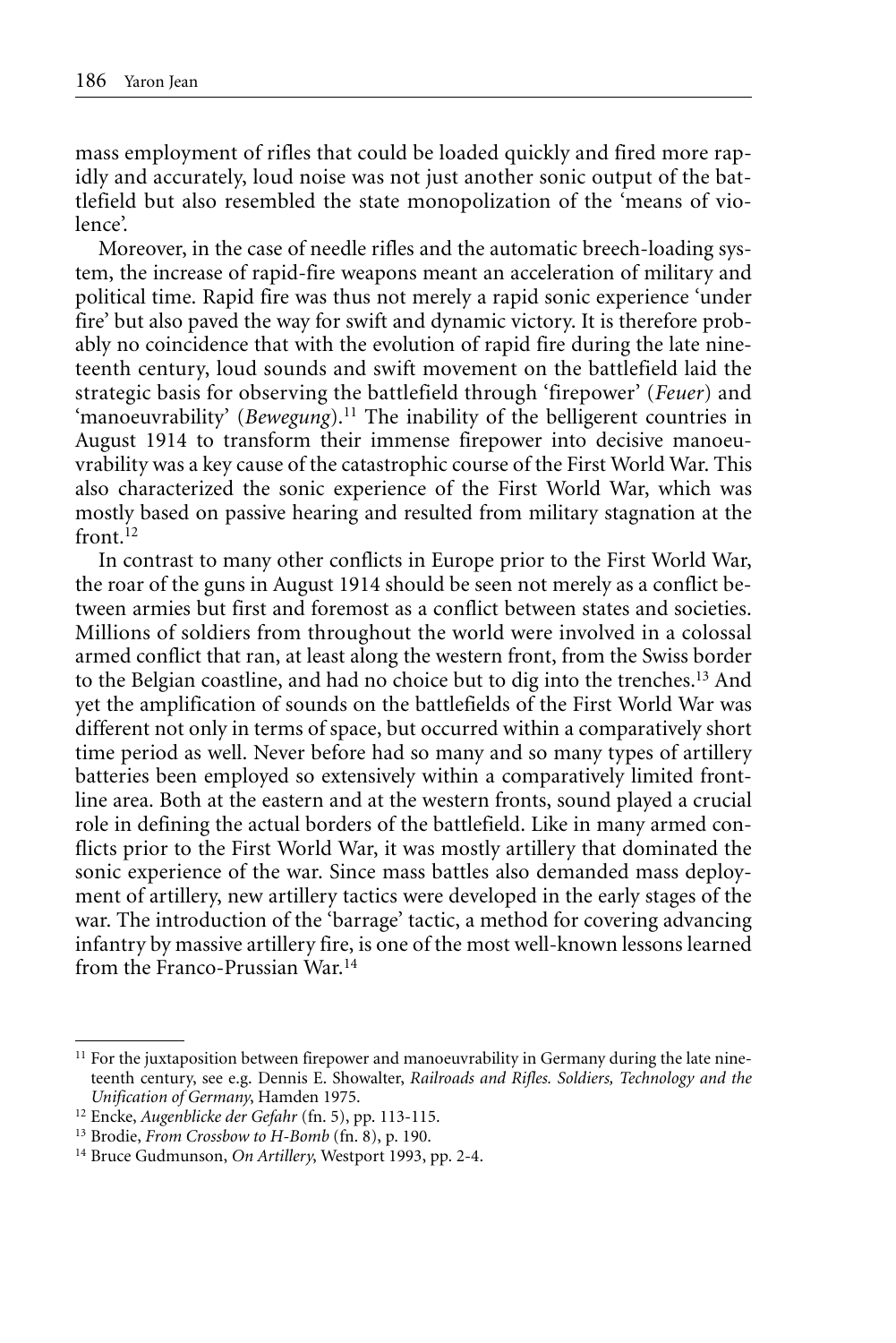Moreover, the development of indirect firing techniques during the last decades of the nineteenth century significantly influenced the sonic course of the war, most of the artillery used in the war being indirect fire such as heavy guns and mortars. This extensive use of indirect and rapid fire had a far-reaching influence on the sonic experience of many who took part in the war. The tension between visual and sonic perception for those who were 'under fire' was greatly intensified. In contrast to direct fire, in the age of indirect fire it was no longer possible to easily spot the sources of discharge. The concentration of fire power now became closely tied to mathematical calculations and much less to visual or other sensory contact with the target. The extensive use of improved breech-loading systems both in field artillery and in small arms further enhanced the juxtaposition between loud sound and rapid fire. This was also the case in the use of machine guns at the front. The combination between barbed-wire fences and machine guns scattered along the front line created a new and lethal juxtaposition between 'firepower' and manoeuvrability, causing huge casualties for all the warring nations.15

Yet if we carefully observe the sonic history of the First World War, we may still talk about sounds that, despite their loudness and rapidness, correspond to the traditional sonic epistemology of sounded power in terms of their form and content. This concept of 'the louder, the better' was evident in the First World War, unleashing the industrial advances of the late nineteenth century as a force of destruction on the battlefield. The extensive reliance on warfare technology at the front during the First World War also explains why, at least at the western front, there was still a clear distinction between the front line and the hinterland despite mass battles and extensive destruction. This fact was not limited to the actual battle and the deployment of warfare technology, but also informed the sonic division between front line and hinterland in many belligerent countries during the war. At least from a sonic perspective, the First World War, for all its objective loudness, mainly continued the sonic epistemology of the 'long nineteenth century'. But the main question still remains unresolved. If the First World War and its attendant sounds prolonged the age-old tradition of sounded power, why was it nevertheless a watershed event in the establishment of silenced power during the twentieth century?

The reliance on warfare technology made it necessary to employ new weapons if battles were to be won, either weapons never used before or ones considered controversial at the time. A unique example of this is the introduction of gas warfare during the First World War. Gas warfare could not change the course of the war, but its long-term negative influence changed the course of history during the first half of the twentieth century.

<sup>15</sup> Dan Diner, *Das Jahrhundert verstehen. Eine universalhistorische Deutung*, Munich 2000, p. 30.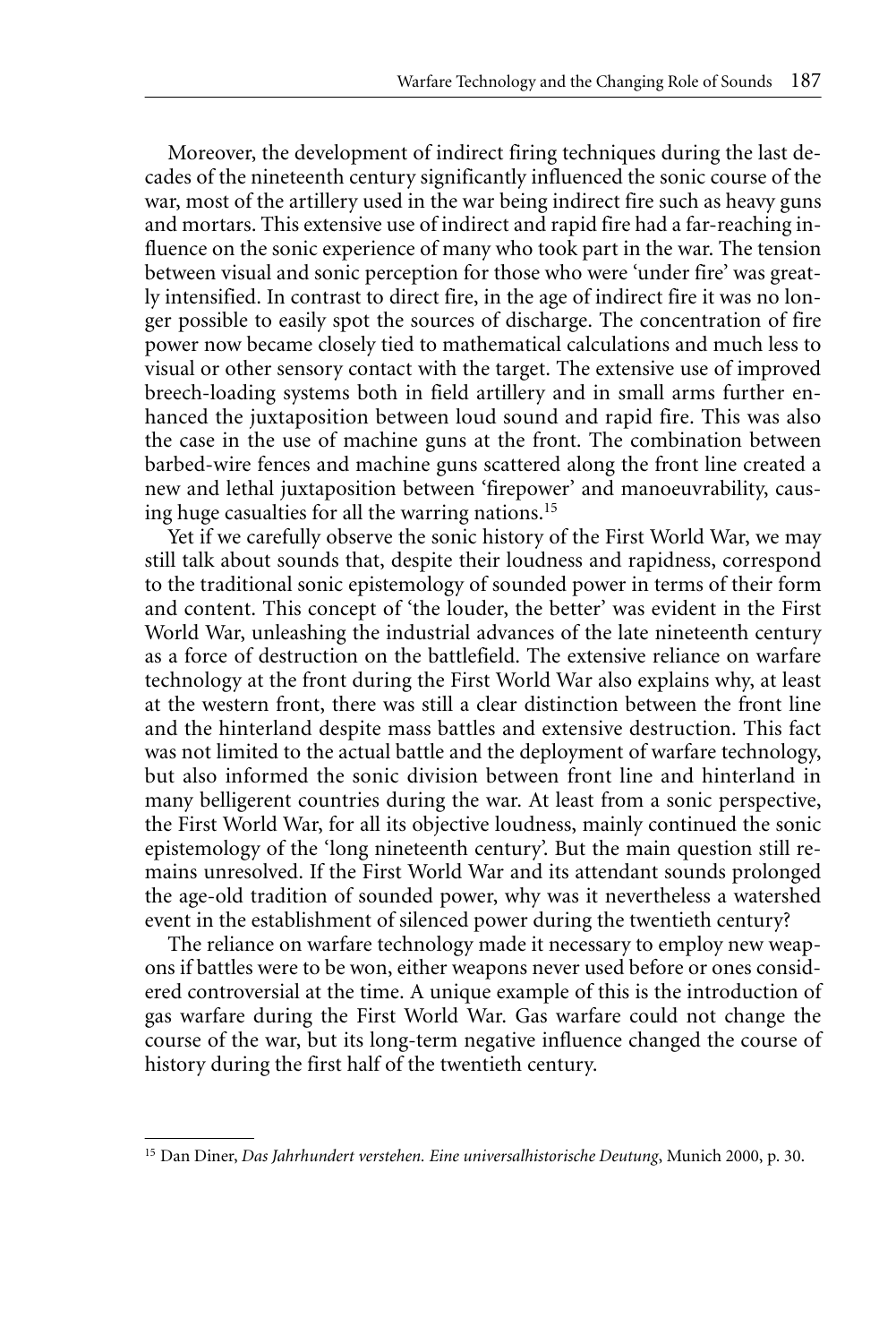#### **3. Gas Warfare as a 'Silenced Power'**

In the early evening hours of April 22, 1915, French and Algerian soldiers at the front line in Ypres noticed greenish-white fumes approaching them. The same strange cloud took on a different colour towards sunset. The French and Algerian soldiers observing the situation thought that the fume was changing direction and heading back toward the German trenches – but this was only an illusion. Although the wind had pushed the fumes back for a moment, they were still approaching the French front line. Many of the French and Algerian soldiers were actually quite happy to see the approaching cloud. They thought it was another smoke shelling that would hide them from continuous German artillery fire. After a while, however, the strong and unpleasant odour of detergent could be detected in the air, and suddenly it was clear what the purpose of the cloud was. Many of the soldiers ran out of the trenches in panic, trying to escape the approaching fumes. The German soldiers, observing the situation from the safety of their trenches, could see how the French and Algerian soldiers ran away, many of them holding their throats in the attempt to breathe, crying voicelessly for help.16

This horror scenario of one of the first known gas attacks on the western front was repeated many times in the First World War. Shortly after this gas attack in Ypres, the other belligerent countries as well began to use poisonous gas as a weapon. Although the results were horrifying, it did not change the course of the war. Like the aeroplane, the submarine and many other war technologies intensively developed during the war, it failed to bring decisive victory in a war that, from its very onset, was fought with the military mindset of yesterday. Despite the heavy casualties that gas warfare inflicted on both sides, it was still considered a marginal phenomenon. Its cultural long-term significance, however, in establishing the negative experience of modern warfare and its memory during the twentieth century cannot be underestimated. Moreover, it seems that the 'silenced power' of gas warfare during the First World War played a crucial role in spreading the trauma far beyond its actual influence on the battlefield.

Gas warfare and the silencer are striking examples of how their silenced operation and their quasi 'civilized', 'clean' manner of attack made them seem so horrible in comparison to 'conventional' weapons such as artillery and small arms. In addition, the ability of the gas to hit the respiratory system without leaving any visible trace, as in the case of injury by gunfire, made it seem even more terrifying within the dominant tradition of sounded power. Dying as a result of suffocation also contradicted the traditional and long-standing tradi-

<sup>&</sup>lt;sup>16</sup> Olaf Groehler, *Der lautlose Tod*, (East) Berlin 1978, 3rd, revised ed. 1984, p. 43. Cf. Encke, *Augenblicke der Gefahr* (fn. 5), pp. 197-199.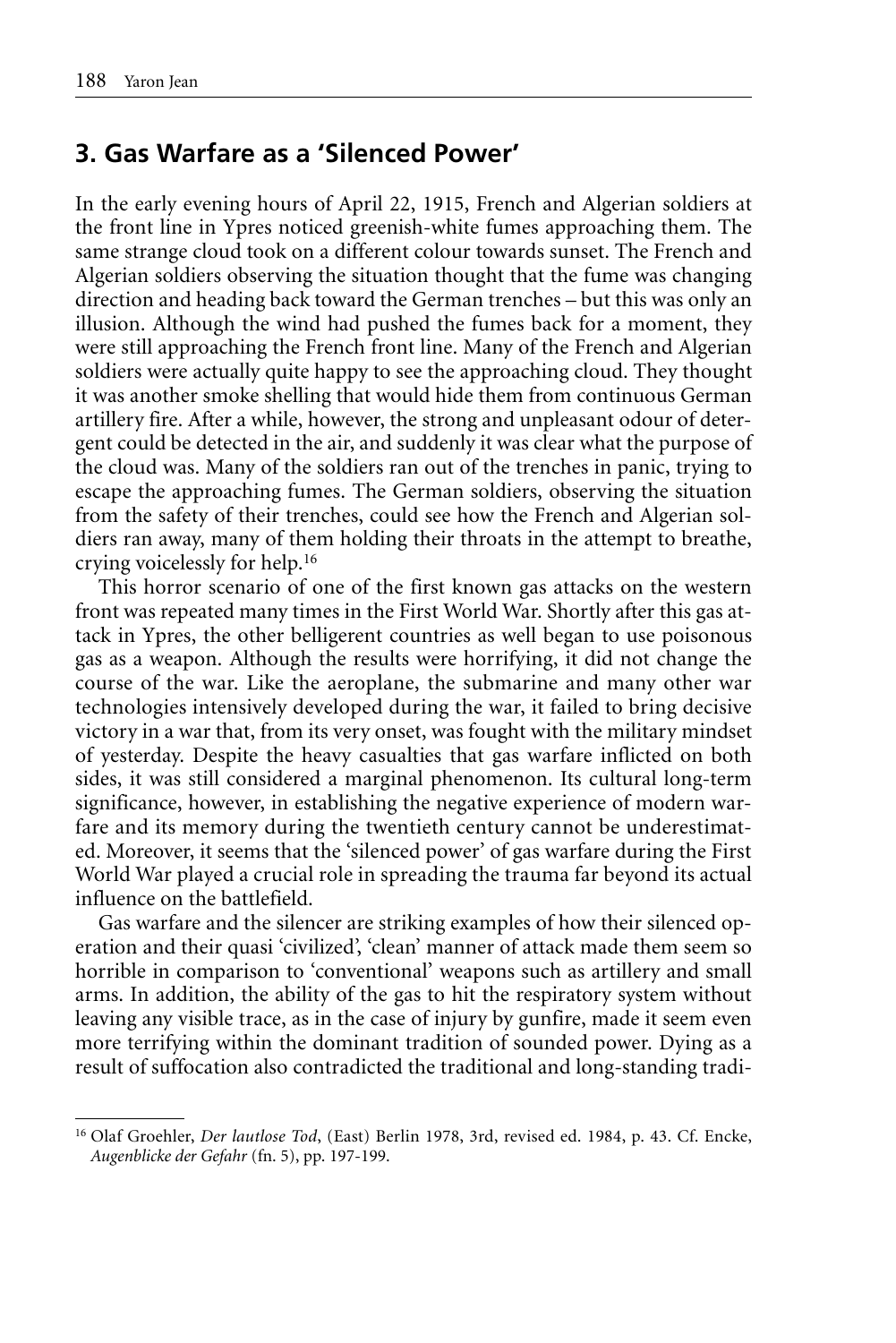tion of heroism and chivalry in battle which was still dominant in the culture of sounded power among many warring parties during the First World War. The idea of being chocked to death by gas without being able to breathe seemed a horrible and dreadful fate. As one British officer on the western front put it: 'A casualty from gunfire may be dying from his wounds, but they do not give him the sensation that his life is being strangled out of him.'17



A group of German soldiers with gas masks and hand grenades. A peculiar tension is inherent in the picture. Group photos normally preserve individual and social memories, but in this case the masks depersonalize the individuals and would seem to prevent any memories. (Wehrgeschichtliches Museum Rastatt)

However, the different sensory experience of war that gas warfare evoked and the ability to breakdown the sonic context of its use were not only limited to questions of popular image and the barbarization of modern warfare; they also initiated a protracted discussion about the various forms of dying in battle. Both legal and political discourses prior to and after the First World War were deeply affected by the theoretical and practical significance of gas warfare in any future armed conflict in Europe. At the first Hague Conference, the American delegation led by the famous American naval expert Alfred Thayer Mahan (1840–1914) argued that there was no reason for signing an agreement to limit gas warfare. To support their argument, the American delegation stated that one could not see any real difference between a death caused by poison-

<sup>&</sup>lt;sup>17</sup> Henry Harris, To Serve Mankind in Peace and the Fatherland in War. The Case of Fritz Haber, in: *German History* 10 (1992), pp. 24-38, here p. 33.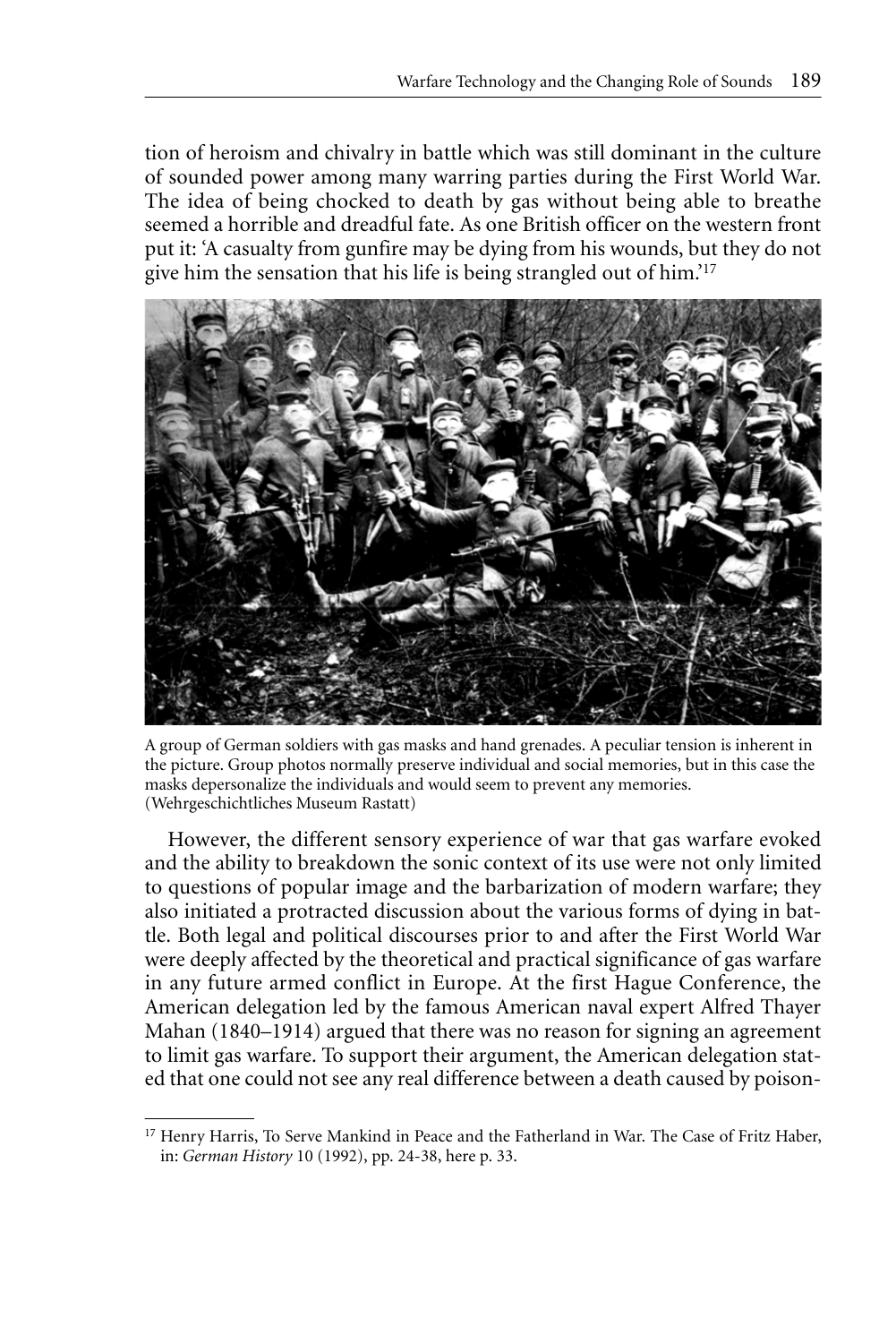ous gas and a death caused by drowning on a sinking ship. Without delving more deeply into the morbid attempt to distinguish between different forms of dying on the battlefield, it is apparent that the hermeneutical question raised by different forms of soldiers' death not only perpetuated the age-old tradition of 'just war' theories that were rediscovered in Europe in the late nineteenth century, but was also deeply rooted in the new possibilities suggested by new war technologies.



Sounded and silenced warfare. A German battery, March 1918 (Library of Contemporary History of the Württemberg State Library in Stuttgart, Special Collections, WK1: 177)

Yet if we observe the unique negative role of gas warfare and the way it challenged the tradition of sounded power on the battlefield, we can conclude that the large-scale use of poisonous gas during the First World War created, by dint of its silenced power, a new distinction between 'civil' and 'military' forms of war-related death. From the sonic perspective, this distinction is not only derived from the fact that gas warfare was considered soundless, but from the fact that a soundless weapon was being used within a sonic environment which from its outset was predominated by the noise of firearms and explosions. The dissonance between the soundless use of gas and the loudness of the battlefield created the image of gas warfare as a weapon which 'broke' the sonic rules of war. This, however, was a question dealt with in the interwar period. For the soldiers, at least on the western front, the silenced power of poisonous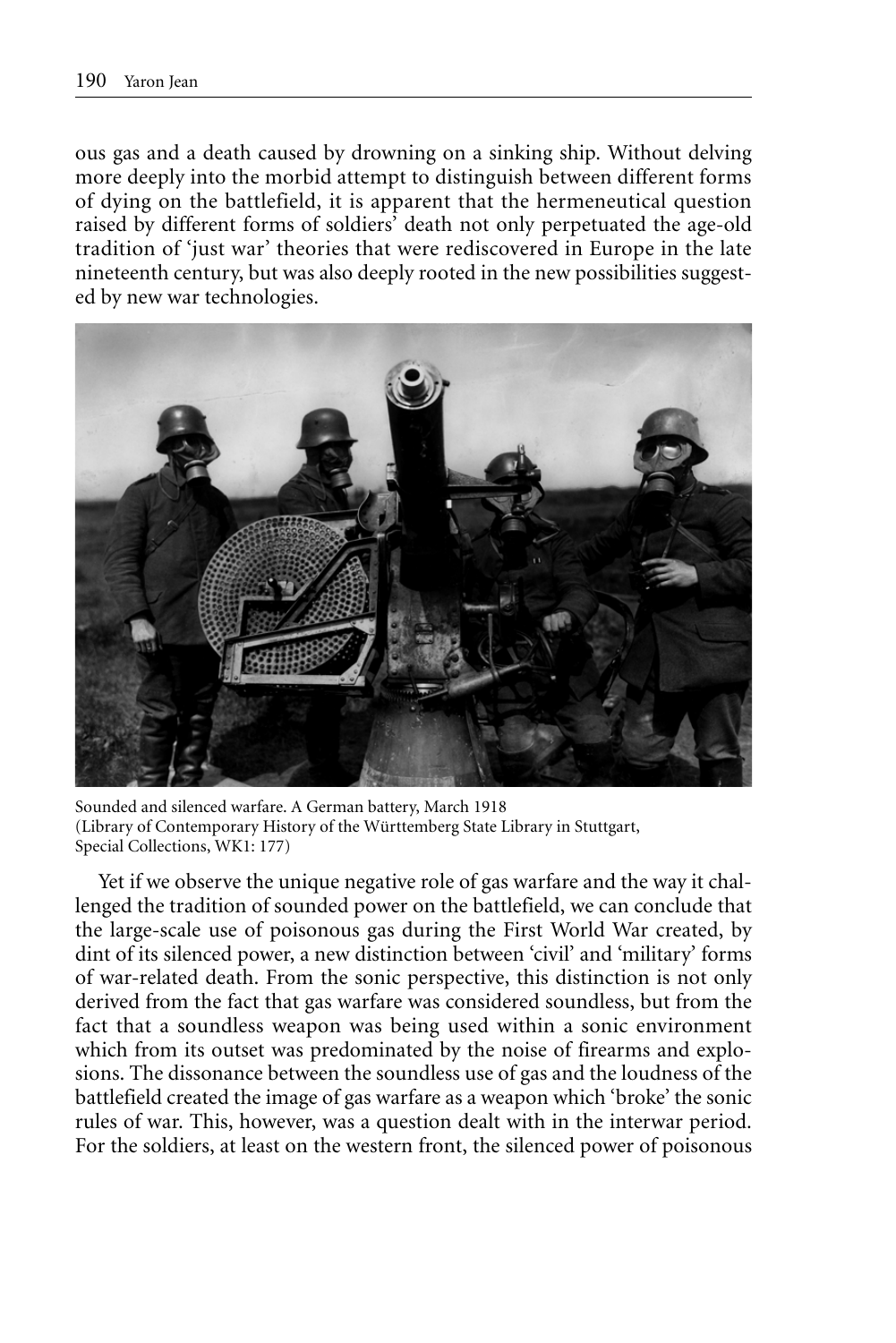gas was not merely a theoretical construct; it also led to a unique auditory perception, in which attempts were made to maintain the sonic epistemology of sounded power by trying to distinguish between the sound of gas projectiles and 'normal' projectiles.

One of the unresolved problems of employing gas warfare during the First World War was the question of how to spread the gas effectively, in a way that would target only the enemy. The inability to control a wind-borne cloud of poisonous gas raised difficult operative challenges. One of the first techniques, also employed in the chlorine-gas attack at Ypres, was the use of gas cylinders. This method proved quite ineffective, however, since it was fully dependant on the direction of the wind, which could suddenly change and reverse the cloud of gas. A more effective method was the use of shells with gas projectiles that were fired by artillery and supposed to explode over the enemy target. These gas projectiles produced a different sonic imprint than normal highexplosive projectiles, and were often taken by those in the trenches as the sign of an impending gas attack.

But the warring parties had different ideas about how to use gas warfare. Whereas the Germans still believed in the future of gas warfare and its ability to alter the course of the war, the British and the French soon acknowledged its limited effect and were mainly concerned with its psychological impact. In contrast to German gas attacks, which still had strategic aims, the Entente powers used gas warfare on a random basis. Thus, they would occasionally mix gas projectiles with normal high-explosive artillery shells, hoping to induce panic among German soldiers and a sense of permanent anxiety. The frequent 'gas alarms' on the German side as a result of this method forced many soldiers to keep their gas masks on for extended periods, while wearing heavy, uncomfortable gas-resistant coats in constant anticipation of an enemy attack.18

## **4. Loud Memories of a Soundless Weapon**

The establishment of gas warfare's negative silenced power as a weapon that broke the 'sonic rules' of war by manipulating its sonic imprint lingered even after the end of the First World War. Although its manufacture and use for military purposes were explicitly prohibited in the peace settlements after the war, and later set down in international law in the Geneva Protocol of 1925, its negative legacy continued during the international crisis of the interwar period, albeit in a different way. In the postwar era, the memories of gas warfare were now part of the collective trauma of modern war and a warning for the future.

<sup>18</sup> Dieter Martinetz, *Der Gaskrieg 1914–1918. Entwicklung, Herstellung und Einsatz chemischer Kampfstoffe*, Munich 1998, p. 68.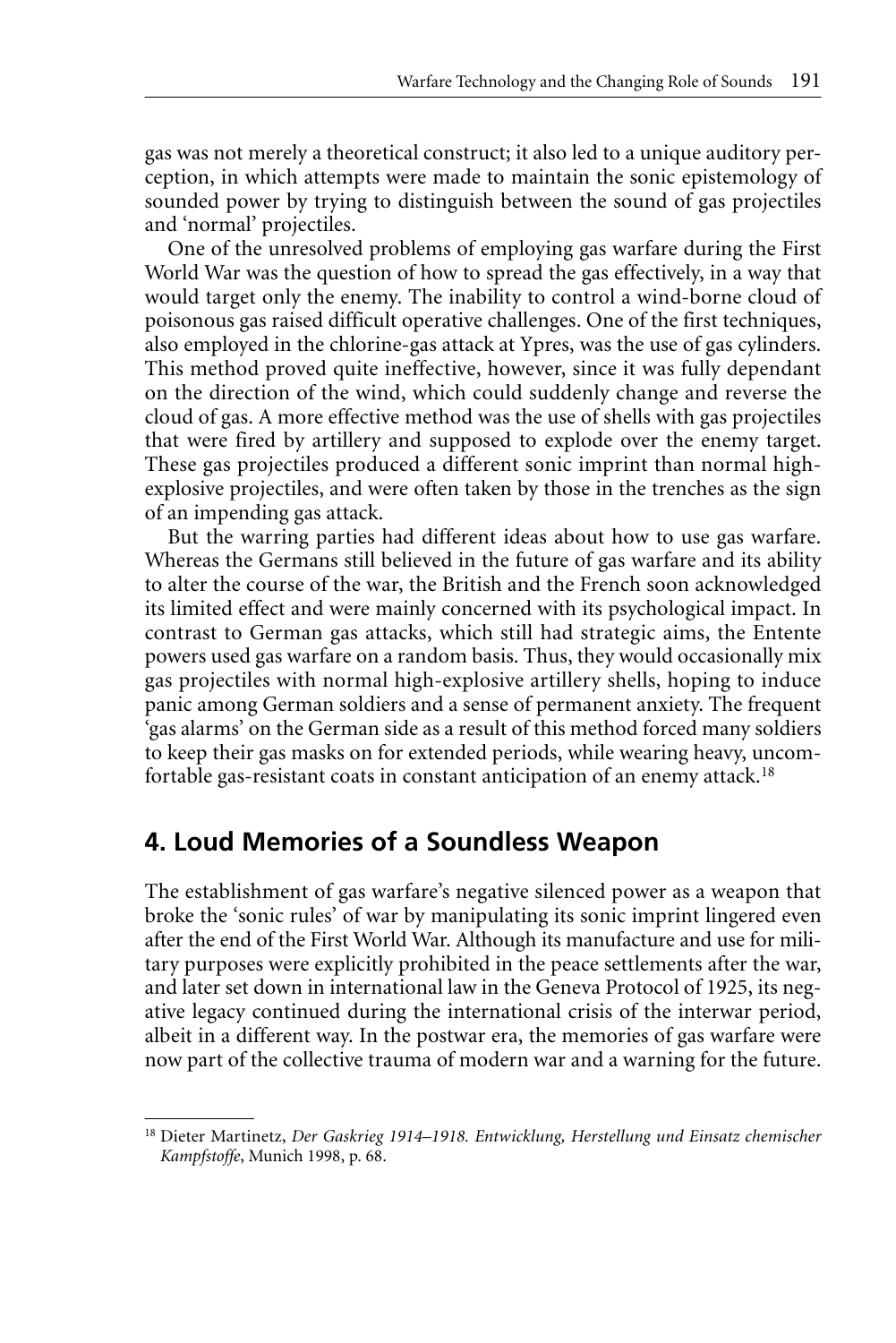From the perspective of silenced power, it is evident that the negative memories of gas warfare existed almost separately from actual wartime experience, becoming a kind of condensed metaphor for the maladies of the era. Interestingly enough, it was the Germans, having initiated the large-scale deployment of poisonous gas in the First World War, who most feared retaliation in a future armed conflict in Europe. As in the case of the aeroplane, though limited in influence, there was no doubt about its future role in any future armed conflict. This collective anxiety was further exacerbated by the fact that, after the war, it was more difficult to convey gas warfare's true destructiveness. The fear of poisonous gas and the inability to visualize its real impact in the interwar period, its abstractness and its silent operation, made it one of the most common negative symbols for the hazards and horrors of war in the Weimar Republic.

The historical constellation of the Weimar Republic – between two world wars and three completely different types of political regimes existing in Germany within less than a half century – poses serious epistemological questions for our ability to view these years as an historical period unique in its own right. Moreover, the dissolution of the old Eastern European multinational empires and, consequently, the disintegration of the traditional Western European concept of the nation-state after the First World War make it almost impossible to observe the interwar period within the framework of a nation-state. This epistemological difficulty also raises a serious challenge to our ability to observe sound and its meaning within the traditional framework of the nationstate. Yet it seems to me that it is exactly the universal negativity of gas warfare during the First World War and its long-term memories that necessitate further discussion about the role of gas and its silenced power played in civil sonic environments, such as the Weimar Republic, which were also predominated by the cultural role of loudness and its avoidance. Although the 'Weimar years' possess an historical singularity, they were still strongly determined by the memories of the Great War and fears of another future war. This specificity of the Weimar period as a 'between-the-wars' historical period meant that the memories of a silenced power from the last war were incorporated into the sense of crisis during the interwar period. In contrast, however, to the immediate role of poisonous gas during the war, its silenced power acquired a broader meaning in the interwar period with respect to the hopes and concerns of the era. A good example of this is the well-known trilogy of plays *Gas* (1917–20) by expressionist playwright Georg Kaiser (1878–1945), which combined the negative symbolic meaning of poisonous gas with the maladies of modern society in interwar Germany.

Yet the invisible and silenced power of gas also posed serious difficulties in presenting and preserving its negative memories during the Weimar period. This fact is understandable, since gas was a weapon that possessed neither a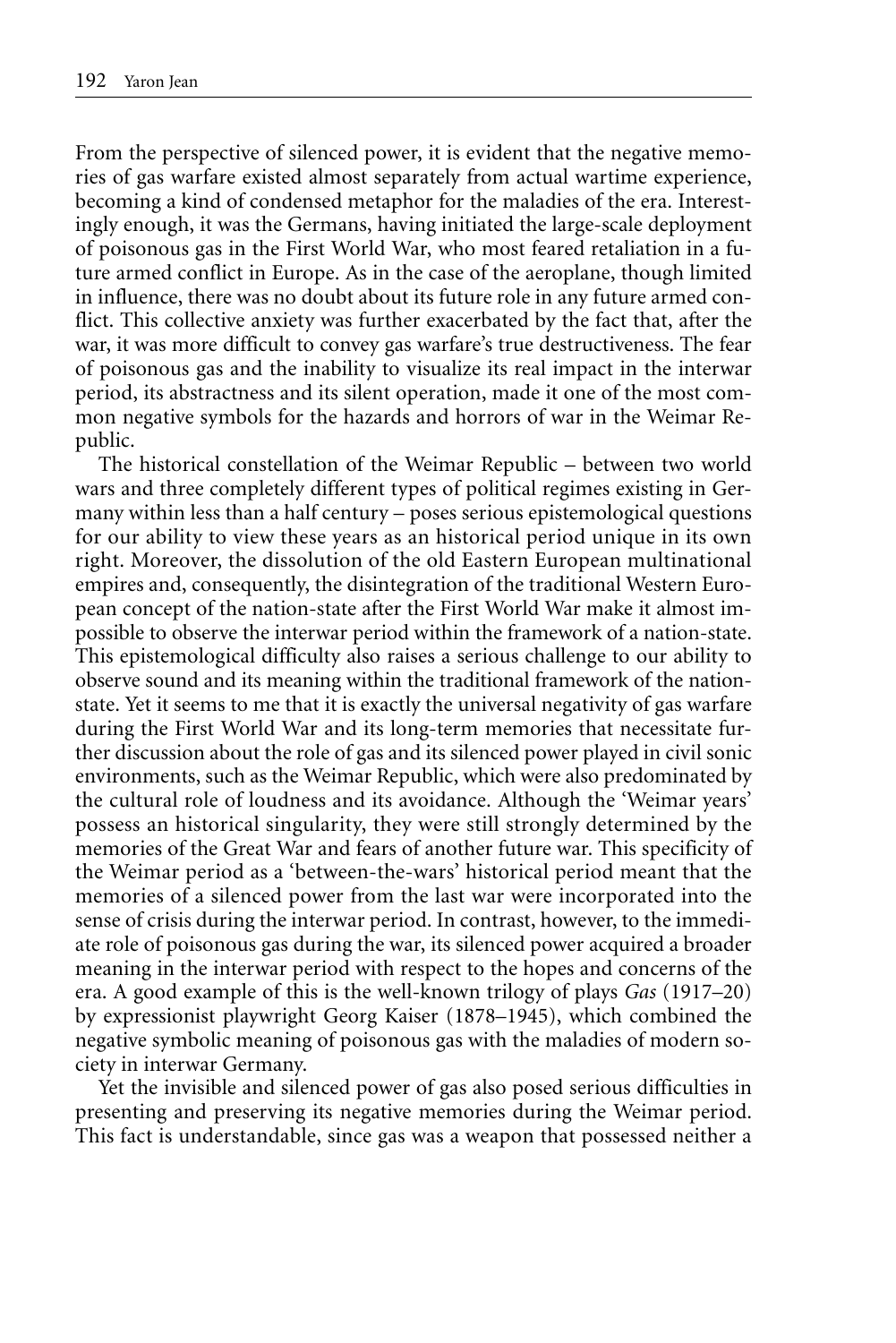visual nor a sonic imprint. One of the most widespread methods for making the negative, silenced power of the gas 'audible' again in the postwar era was the medium of radio. The introduction of commercial radio broadcasting in Germany in October 1923 established new opportunities for presenting the dissipating memories of gas warfare in an audible form. The airwaves became a symbolic agent for spreading a non-visual airborne message about gas warfare. Paradoxically, the radio with its intrinsic 'blindness' made the memories of gas warfare in the Weimar Republic even more graphic than before.

To make the invisible memories of gas warfare visible again, the visual effects of gas were brought into focus. Since gas warfare itself, however, had no visual singularity, the visualization process soon shifted to representations of defending against it. This had started during the war. Many photos emphasized the 'spooky' and 'outer-space' look that was achieved by wearing gas masks and gas-resistant coats. The image of marching infantry or cavalry soldiers, their horses, too, wearing gas masks and looking like alien creatures, became a widespread motif.



(from: Die Werag. Westdeutschlands Heimat-Funkzeitschrift, Ausgabe A, 8 [1933] H. 39, September 24, 1933, p. 1)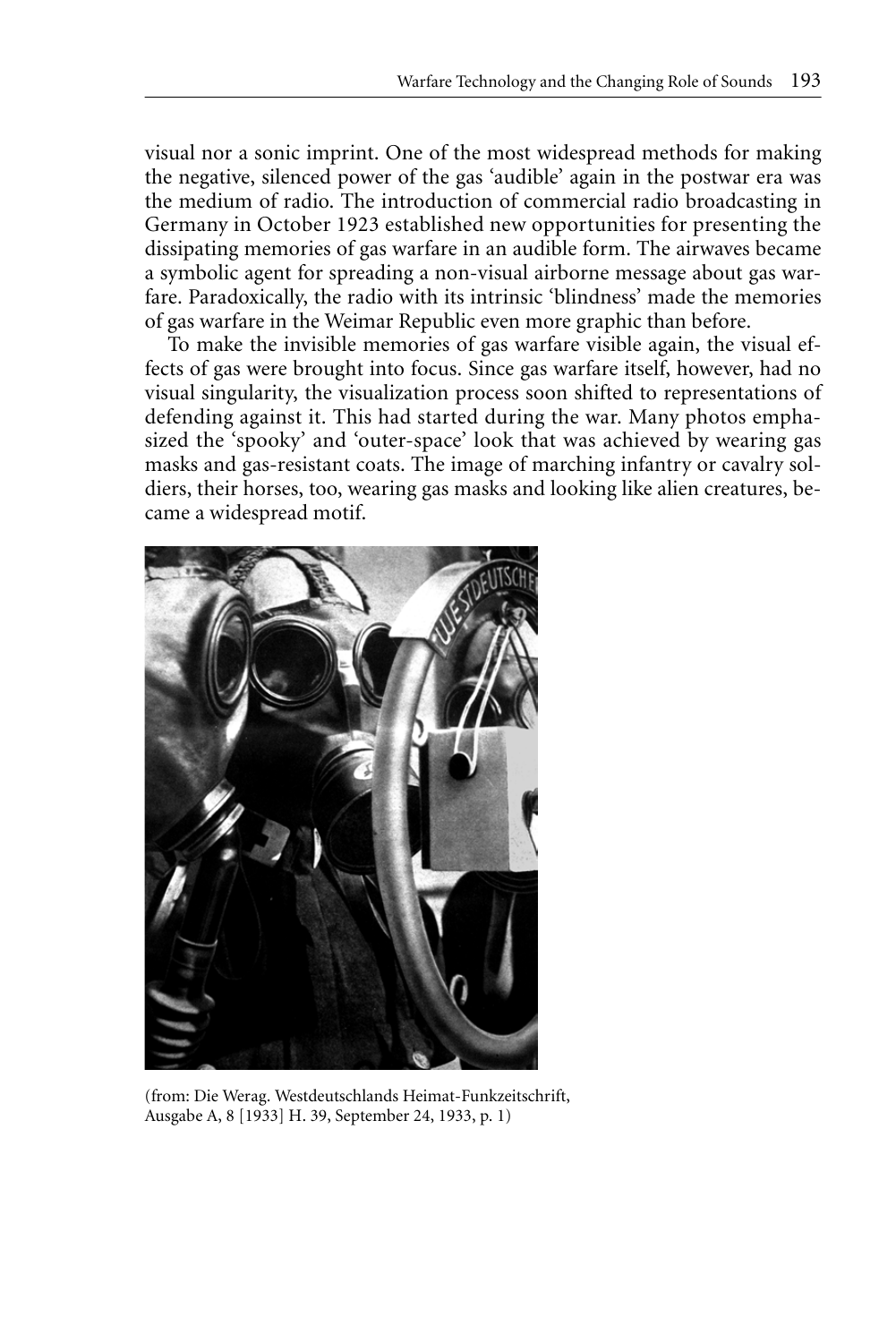The possibility of rearranging the sonic memories of gas warfare and its silenced power with visual metaphors of the interwar period was later used, during the Nazi period in Germany, to evoke panic and anxiety. One of the most interesting examples is an early attempt to employ the distortion effect – a human voice spoken through a gas mask – in order to create a sense of fear and alienation. The image of two radio anchors wearing gas masks while speaking 'on air', titled 'creatures at the microphone' (*Ungeheuer vor dem Mikrofon*), is a vivid example.

## **5. Warfare 'Silenced'**

The collapse of the Weimar Republic and the rise of the Nazis to power in January 1933 intensified the long-term negative memories of the 'silenced power' of gas warfare and gave the division between gas, weaponry and sound a brand-new political meaning. The new regime exploited the public fear of gas warfare to mobilize German society in supporting the idea of a National Socialist *Volksgemeinschaft*. Thus, the widespread anxiety toward gas warfare was gradually incorporated in the preparations for a new war in Germany in the 1930s. Extensive public campaigns for training German citizens how to behave in the event of enemy gas attacks, and special magazines on the topic such as *Gas and Air Raid Defence* (*Gasschutz und Luftschutz*) are just a few examples.

Although the menace of gas still lingered in Germany prior to the outbreak of the Second World War, its actual, quite limited influence was largely disregarded. Moreover, the political use of these long-term memories almost became a personal issue in Europe of the early 1930s. In a most tragic way, the collective fear of many Europeans about the gathering storm clouds in Europe were gradually incorporated in the personal fear and anxiety of many individuals who, following the rise of the National Socialism, could no longer find a home in Germany. Fritz Haber, considered by many to be a pioneer in the scientific development of poisonous gas for wartime use during the First World War in Germany, is one well-known example. As a scientist of world renown and a recipient of the Nobel Prize in Chemistry, Haber was invited to the University of Cambridge in 1933. With the rise of National Socialism, Germany was no longer a safe place for scientists like Haber, who, in spite of their seminal contributions to the German war effort during the First World War, as Jews were unable to flee the Nazi persecution. Haber had hoped to continue his work in Britain, but had problems clarifying his emigration status from Nazi Germany. Disappointed and seriously ill, Haber, like many others forced to leave Germany, eventually became a refugee. He died one year later as an exile in Switzerland.19

From the very start, Nazi ideology and its will to establish a 'new order' made no bones about the difference between the previous war and the coming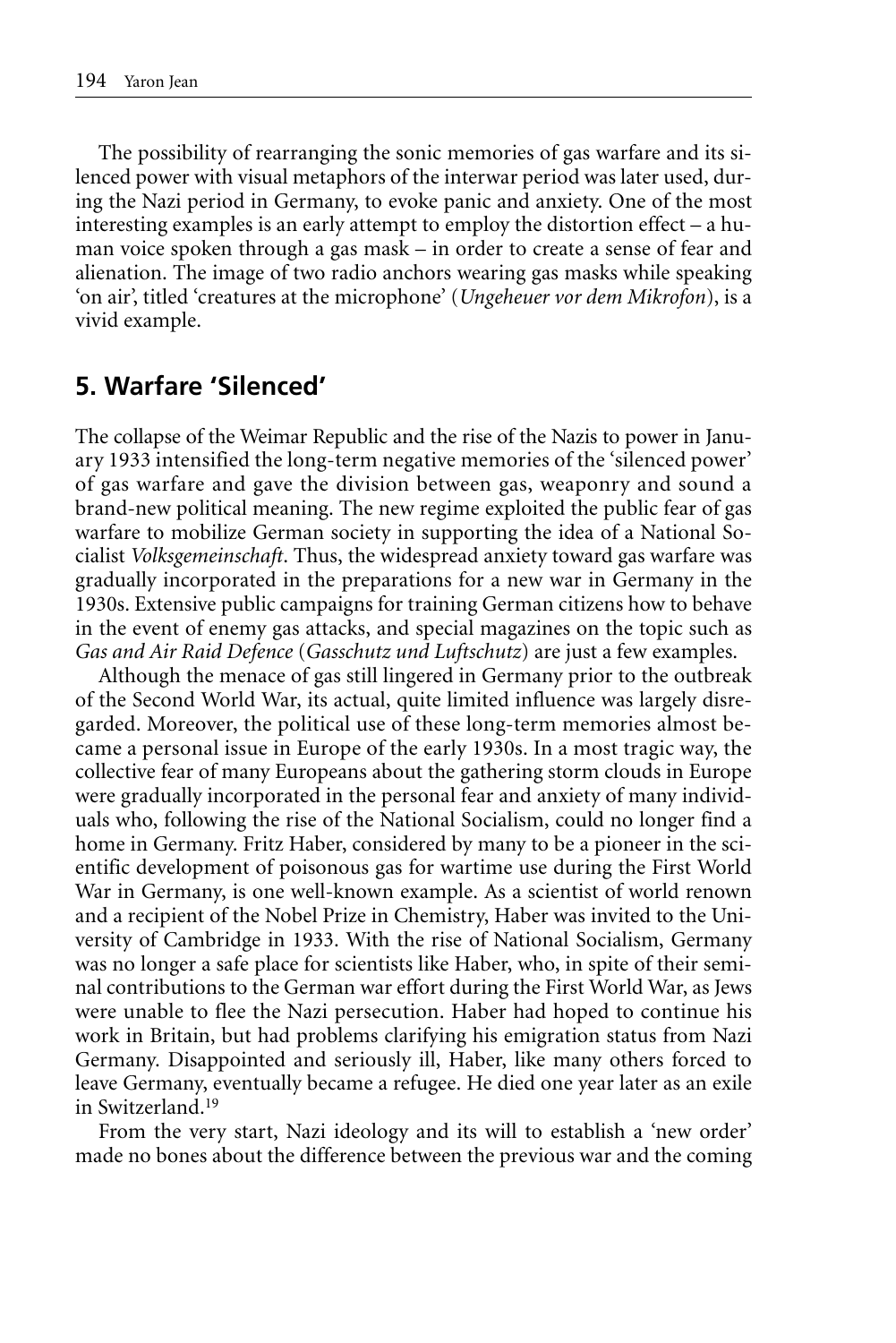one. Paradoxically, the outbreak of the Second World War in September 1939 almost fully ignored the role of poisonous gas and silenced power in modern warfare. With the beginning of hostilities in the Second World War, the fear of another gas war could still be felt throughout Europe. But the more the war progressed, the less these fears became. And yet gas masks became one of the most dominant visual markers in the early phases of the Second World War. Millions of soldiers and civilians throughout Europe carrying small cardboard boxes with gas masks that were almost never used became a visual metaphor for the negative persistence of long-term memories of silenced power from the previous war.

Moreover, the sonic turn of gas warfare under National Socialism further shifted the use of poisonous gas – from undermining the age-old tradition of sounded power on the battlefield to a silenced power and instrument of murder used on civilian populations. This would become a horrible reality only a few years later. The *völkisch* ideology of National Socialism with its pseudoscientific origins paved the way for employing the silenced power of poisonous gas as a means of mass extermination. What began in the Weimar Republic as extremist propaganda for 'warning' German society about its 'poisonous elements' later developed into a murderous practice under Nazi-occupied Europe. Thus, although the sounded power of warfare technology still continued to dominate the battlefields and the armed conflicts after the First World War,<sup>20</sup> the atrocities of silenced power and the sonic epistemology that developed during the early twentieth century could no longer be ignored, even after 1945.

## **6. 'Silenced Power' and 'Cold Wars'**

The Cold War historian John Lewis Gaddis once pointed out that for many people on both sides of the 'Iron Curtain' it was the image of a nuclear blast that most defined the sensory image of weaponry during the early stages of the Cold War. This experience was not limited to the well-known image of the mushroom cloud, but referred to other visual effects as well. The immense destructive power generated by a nuclear blast was graphically illustrated by the first American thermonuclear experiment performed on the Eniwetok Atoll in the Pacific on November 1, 1952. For many of those who observed the test, it was the birds incinerated in mid-flight that became a fearful visual reminder

<sup>19</sup> Margit Szöllösi-Janze, *Fritz Haber. 1868–1934. Eine Biographie*, Munich 1998, pp. 679-681.

<sup>20</sup> On the sounds of the Second World War in the German experience, see Yaron Jean, *Noises of Modernity. Hearing Experiences in Germany 1914–1945*, Tel Aviv 2011, pp. 165-167 (in Hebrew). Cf. Carolyn Jade Birdsall, Between Noise and Silence. Sound, Technology and Urban Space during Nazi Germany, Ph.D. Dissertation, University of Amsterdam 2010, especially chapter 3.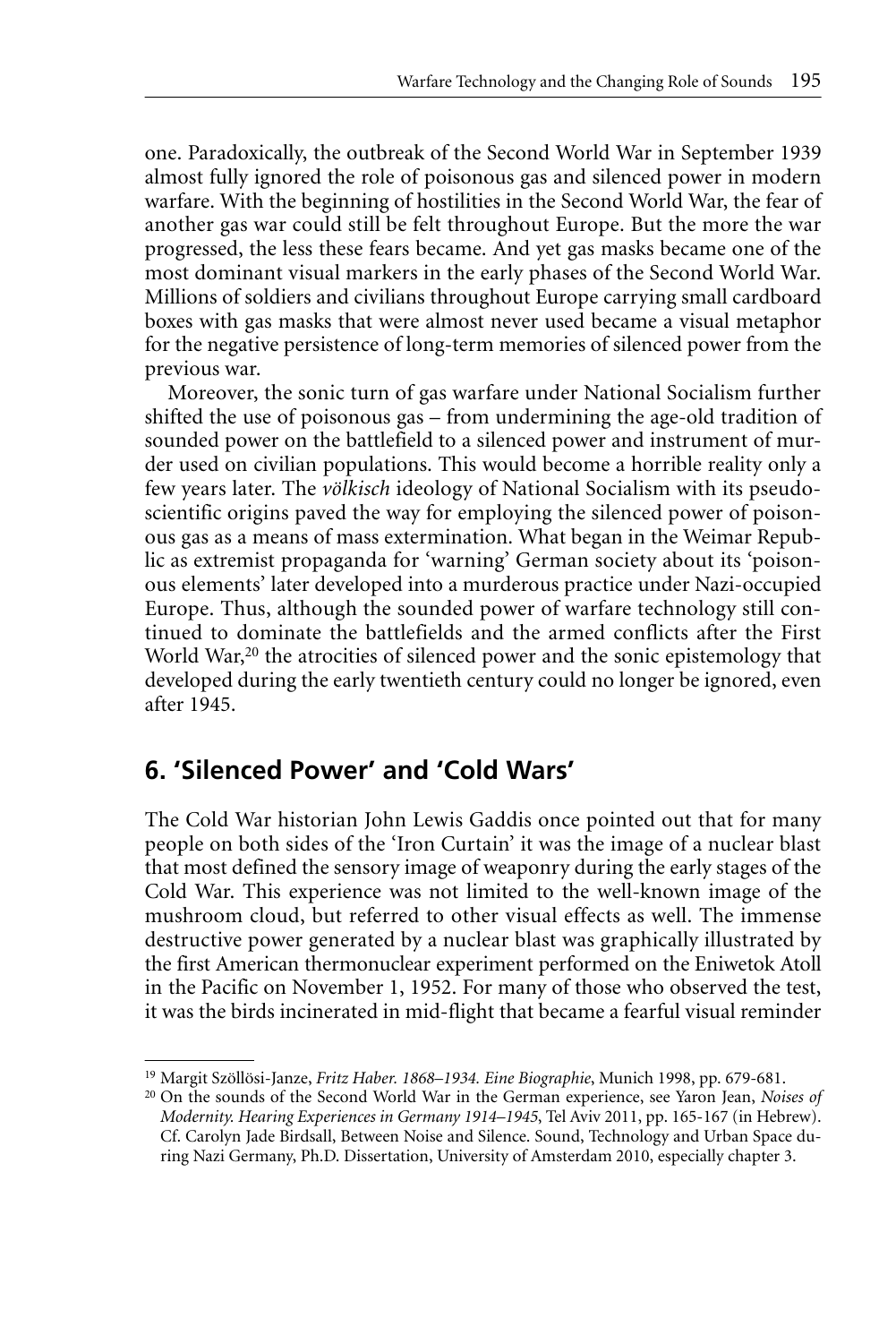of the potential horrors of the coming era. This same attempt to conceive the inconceivable by focusing on the visual effects was shared by those who observed the explosion of the first Soviet H-bomb on August 12, 1953 in Kazakhstan.<sup>21</sup>

Though the Second World War revealed the devastating effect of nuclear weapons on human victims, for many it was the image of dead birds with singed feathers many thousands of miles away that symbolized the ability of man-made weapons to wreak havoc upon nature. In point of fact, the lethal effect of a nuclear blast, its heat and 'blinding' white light, did not merely sow the seeds of fear but profoundly shifted the sensory perception of weaponry during the heyday of 'atomic diplomacy' following the Second World War. These visual images of the nuclear era did not only affect those directly involved in these nuclear testing programs, but became a popular image of the nuclear age on both sides of the Iron Curtain. The English translation of the famous book *Brighter than a Thousand Suns. The Moral and Political History of the Atomic Scientists* (1958), written by Robert Jungk during the early 1950s, is a good example of this. Jungk, who had fled Nazi Germany in 1933 and lost his German citizenship a year later,<sup>22</sup> was inspired for the title of his book by a remark attributed to Robert Oppenheimer after the first test explosion at Los Alamos in July of 1945.23

In contrast to the traditional sounded power of firearms on the battlefield, the nuclear age gave rise to a new sensory perception of weaponry. This perception was predominated from the outset by the visible effects of a nuclear blast. The age-old sonic epistemology of sounded power described above thus became a useless and delayed symptom of a former era. In other words, when the sound of a nuclear explosion could be finally heard, the bulk of the damage had already been done. Moreover, the political tendency to observe the atomic weapon primarily as a psychological one, merely serving political ends and not intended for actual use, $24$  further propagated the visual imprint of nuclear explosions. Images of nuclear blasts, heat and blinding light profoundly shifted the sensory paradigm with respect to the sonic epistemology of weaponry, even without being used since the end of Second World War.

If we take this conclusion one step further, we can also observe how even the fictional image of James Bond, armed with a hi-tech pistol and silencer, is still linked to the sonic epistemology of the first half of the twentieth century. Though the fictional character of the secret agent does less to explain the sonic role of weaponry during the Cold War, it has much to say in support of our ar-

<sup>21</sup> John Lewis Gaddis, *We Now Know. Rethinking Cold War History*, Oxford 1997, p. 223.

<sup>22</sup> Peter Weiss, *Briefe an Hermann Levin-Goldschmidt und Robert Jungk 1938–1980*, Leipzig 1992, p. 13.

<sup>23</sup> Robert Jungk, *Brighter Than a Thousand Suns. The Moral and Political History of the Atomic Scientists*, London 1958, p. 184 [*Heller als tausend Sonnen. Das Schicksal der Atomforscher*, Bern 1956].

<sup>24</sup> John Keegan, *A History of Warfare*, London 1994, p. 381.